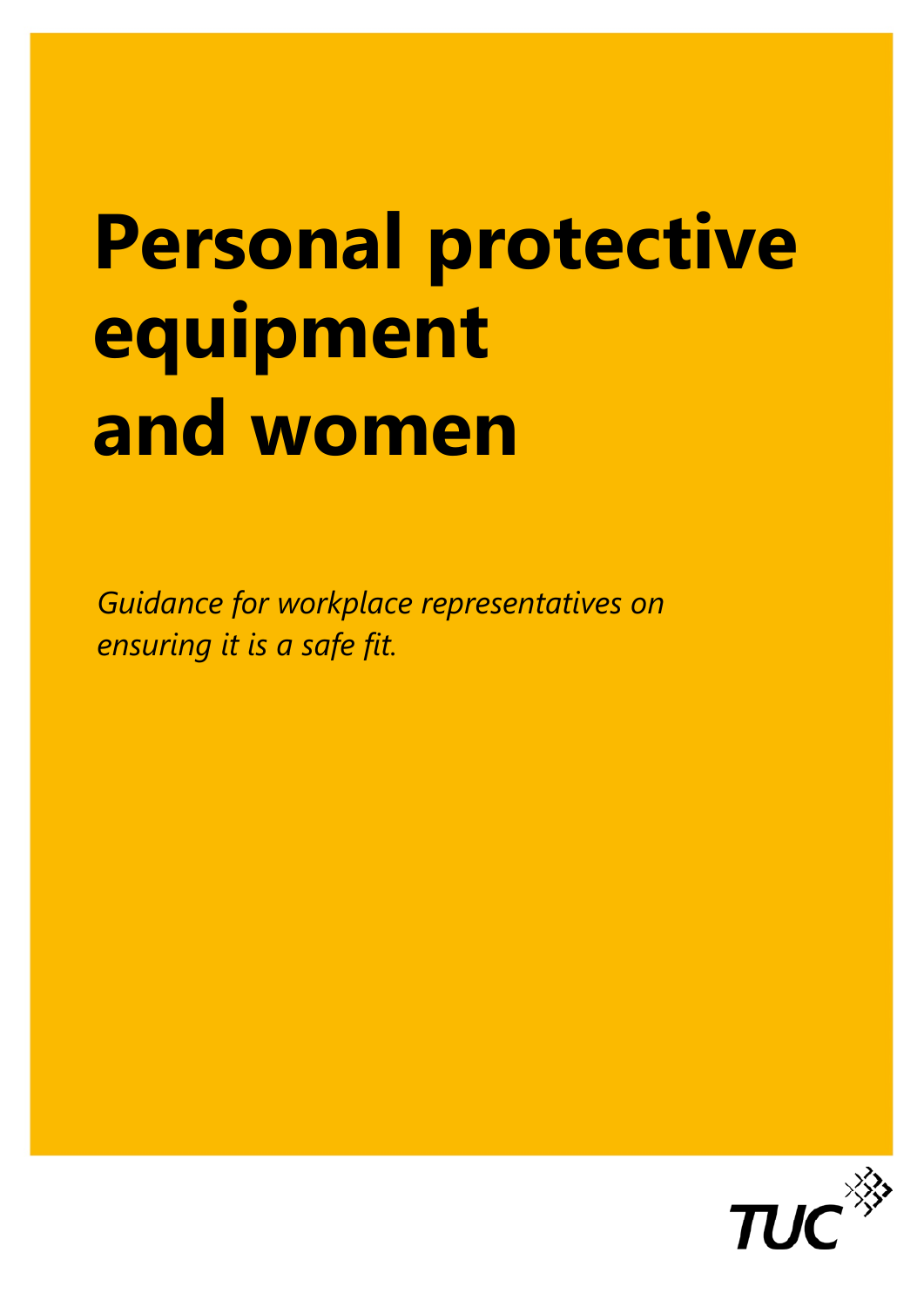## **Contents**

| <b>Section one</b>                       |    |
|------------------------------------------|----|
| The law on personal protective equipment | 3  |
| <b>Section two</b>                       |    |
| Problems with PPE for women              | 4  |
| <b>Section three</b>                     |    |
| Some examples                            | 7  |
| <b>Section four</b>                      |    |
| Taking action                            | 11 |
|                                          |    |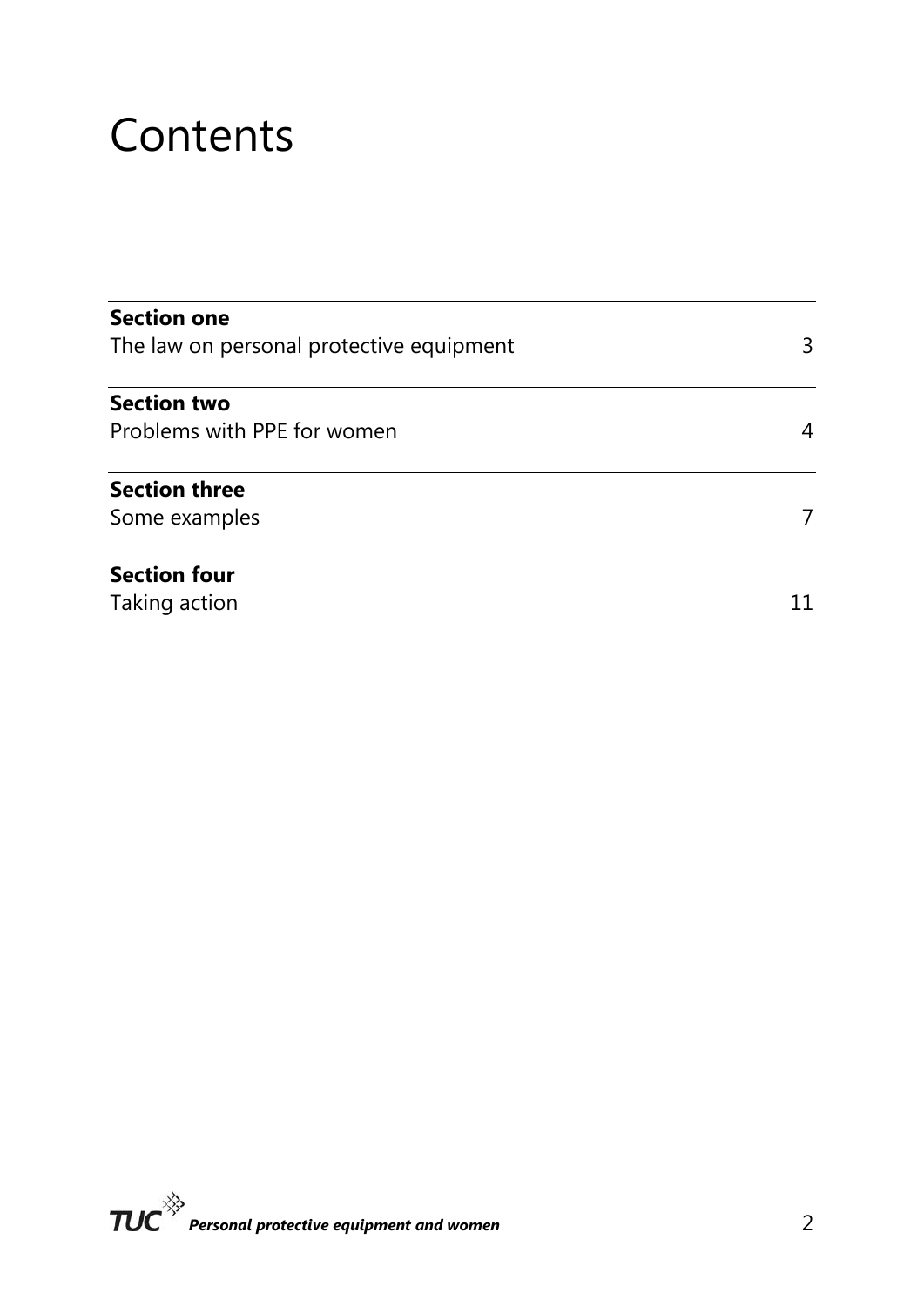## **Section one**  The law on personal protective equipment

There are a number of regulations covering personal protective equipment (PPE). The Personal Protective Equipment Regulations 2002 and the Personal Protective Equipment at Work Regulations 1992 (as amended) give the main requirements. These place a legal requirement on employers to provide PPE to workers free of charge, and to maintain it, if it is needed to protect them from any hazards to their safety or health. Other special regulations cover hazardous substances (including lead and asbestos), and also noise and radiation.

Equality law also requires employers to treat women no less favourably than men. PPE cannot be used as the main "first-line" protection against hazards. Instead employers must try to remove or reduce any risk through other means, such as substituting dangerous chemicals for less dangerous ones, or installing barriers or ventilation, but PPE is common in many workplaces.

Most people think of PPE as being hard hats, boots or gloves, but it can include a wide range of clothes or equipment. The Personal Protective Equipment at Work Regulations defines PPE as: 'All equipment (including clothing affording protection against the weather) which is intended to be worn or held by a person at work which protects them against one or more risks to their health and safety'. This means that it includes overalls, eye and ear protection, fleeces, knee pads, high-visibility clothing,

*Although self-employed people are responsible for their own PPE, if someone is self-employed for tax reasons, but who otherwise work in an employee-employer relationship, it is the responsibility of the employer to provide suitable PPE.*

safety harnesses, anti-stab jackets and respiratory protective equipment (RPE).

Whether PPE is needed must be identified through Risk Assessment. For example, a Control of Substances Hazardous to Health (COSHH) risk assessment may show that eye protection is required when using the chemical being assessed.

Employees must be provided with adequate information, instruction and/or training on the use of PPE. Employers also have to make sure that the PPE is suitable for the purpose, and provided to all staff at no cost to them. The employer also has to ensure that it is maintained and, that there is adequate storage if it has to be kept in the workplace. This is not always happening. A TUC survey showed that only 85% of women were always provided with PPE by their employer, and even when they did provide PPE, 10% of employers did not replace it and less than half paid the cost of cleaning when it was needed.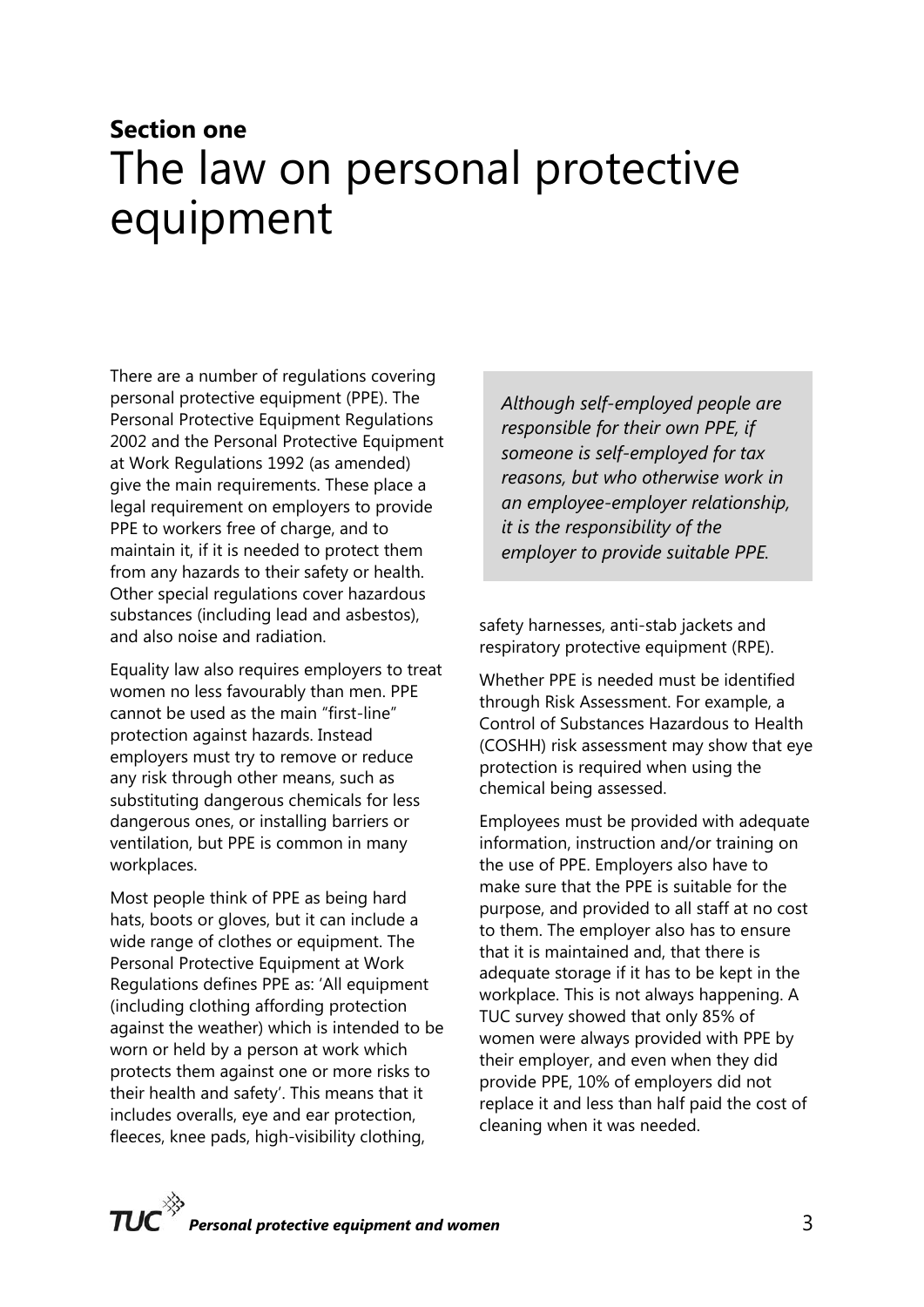## **Section two**  Problems with PPE for women

Although PPE has to be suitable for the person who is using it, that is often not the case. A 2016 survey conducted by a number of organisations, including the trade union Prospect and the TUC showed that 57% of those women who took part found that their PPE sometimes or significantly hampered their work.

This is not surprising as most PPE is based on the sizes and characteristics of male populations from certain countries in Europe and the United States. As a result, most women, and also many men, experience problems finding suitable and comfortable PPE because they do not conform to this standard male worker model. For instance, the use of a 'standard' US male face shape in the manufacture of RPE means that it does not fit most women as well as a lot of men from black and minority ethnic groups or with facial hair. The same applies to most other types of PPE including hard hats, overalls, eye protectors, gloves and boots.

Often employers think that all they need to do for women is get the same PPE for men, but smaller. This unisex approach to PPE can lead to significant problems. Items such as fall-arrest harnesses need to fit well but differences in chest hips and thighs can affect the way that the straps fit. Another example is safety boots as a typical women's foot is both shorter and narrower than a typical man's foot, so a smaller boot

#### **PURPLE BOOTS CAMPAIGN**

*The Women's Engineering Society (WES) explored the issue of poor fitting and unsuitable PPE in construction by conducting a largescale safety clothing and footwear survey. The survey results showed a lack of availability of PPE designed for women, it was usually smaller sizes of menswear. WES partnered with a manufacturer to develop and retail a new pair of boots. Through its campaign, WES was able to raise the awareness of women and so obtain PPE that was suitable for their size and shape.* 

may be the right length but not the right width.

The 2016 survey found that just 29% of women who responded said that the PPE they use is specifically designed for women. This meant that many people found that it was not suitable for the purpose. This was particularly the case with trousers, where 41% of women said that what was provided was not suitable as against 10% who found it good. In the case of overalls, 35% found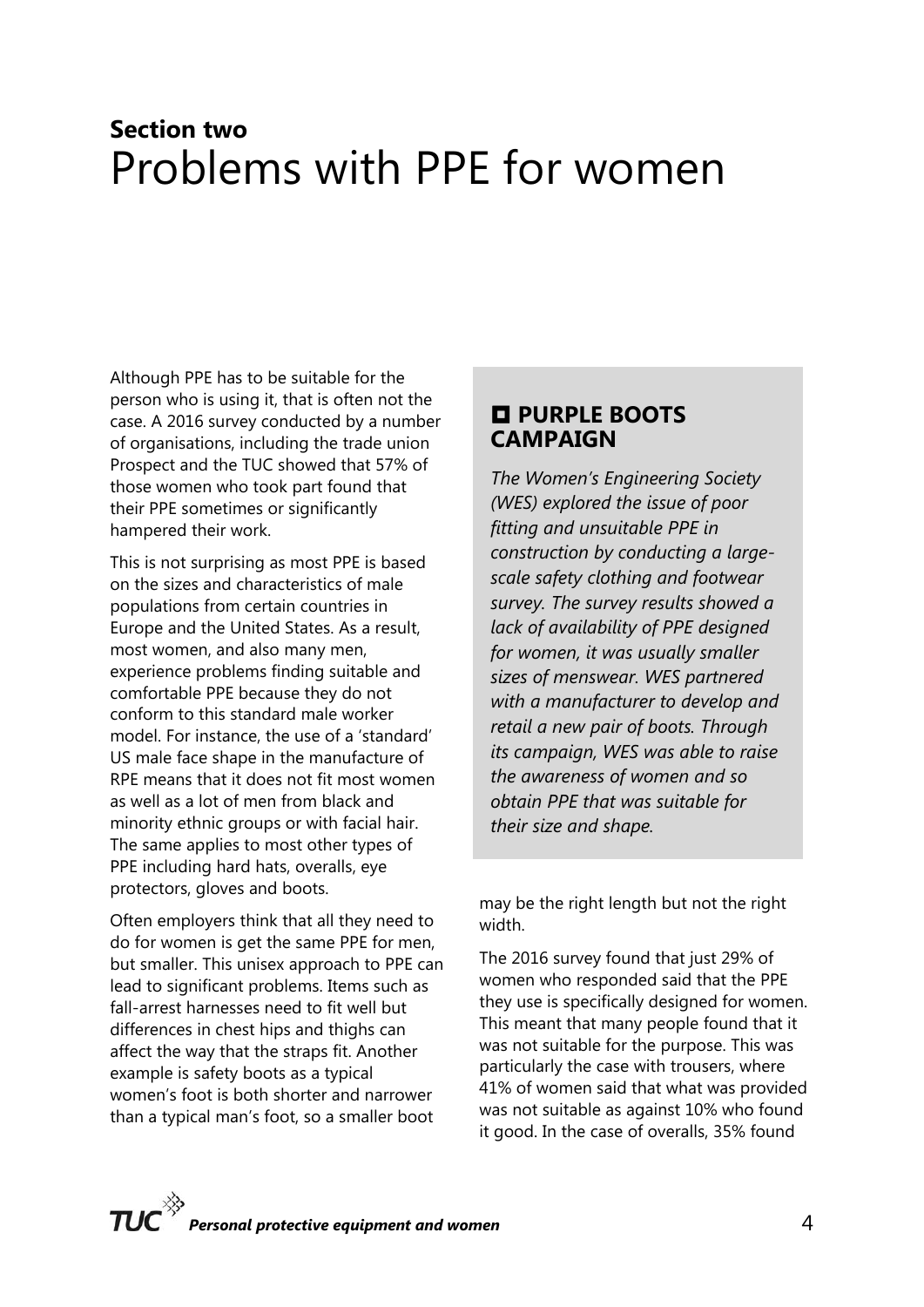them unsuitable with only 10% rating them good.

Women also find that it is very difficult to get suitable PPE during pregnancy. Many employers are reluctant to buy appropriate PPE at each stage of the pregnancy even if it is available (and often it is not). The 2016 survey showed that very few women had worn maternity PPE and of those that had been pregnant, half had curtailed their normal range of duties or had to change their role in the run up to maternity leave. Problems with PPE used to protect against chemicals can be even more critical during pregnancy as current occupational exposure limits are set based on studies of nonpregnant adults, and so the maximum legal levels may be more harmful for pregnant women or unborn babies.

Inappropriate PPE can impact on a person's work and their safety. 57% of women stated that their PPE sometimes or significantly hampered their work. The problem was worst in the emergency services, where only 5% of women said that their PPE never hampered their work.

In fact ill-fitting, uncomfortable or inappropriate PPE not only prevents women doing their job, it can be a significant health and safety issue. PPE is after all meant to provide protection, so if it is unsuitable then it is not doing the job properly.

#### *"57% of women stated that their PPE sometimes or significantly hampered their work."*

The wrong PPE can increase risk from injury. For instance ill-fitting gloves can lead to problems gripping, while the wrong shoes or overalls can increase the chances of tripping. Inappropriate shoes can also lead to callouses, bunions, foot deformities and

back pain, over and above the risk of crushing your foot. Women also often report that safety harnesses, belts and body armour can cause significant problems due to rubbing against the skin or not being designed to accommodate different sized breasts or hips.

If PPE does not fit, is uncomfortable, or causes health problems, then women often will not use it. The consequences of not wearing proper head wear or foot wear can be catastrophic, and even failing to use gloves, overalls or jackets can lead to injury.

For too long many occupations and industries have had big issues around job segregation. In sectors like construction and engineering only very recently have women begun to be more visible. Unless women in these sectors have the same access to safe and comfortable PPE they will continue to find it much harder to work on an equal footing to men. For that reason PPE should be seen as an important equality issue.

*"Women also find that it is very difficult to get suitable PPE during pregnancy."* 

*All PPE should have a CE mark. The CE mark signifies that the PPE satisfies certain basic minimum safety requirements, including meeting the European standards for that equipment. Unfortunately there is a lot of fake PPE out there that is often produced outside Europe that does not meet these minimum standards but still has a CE mark. See TUC advice on checking whether your PPE is legal.*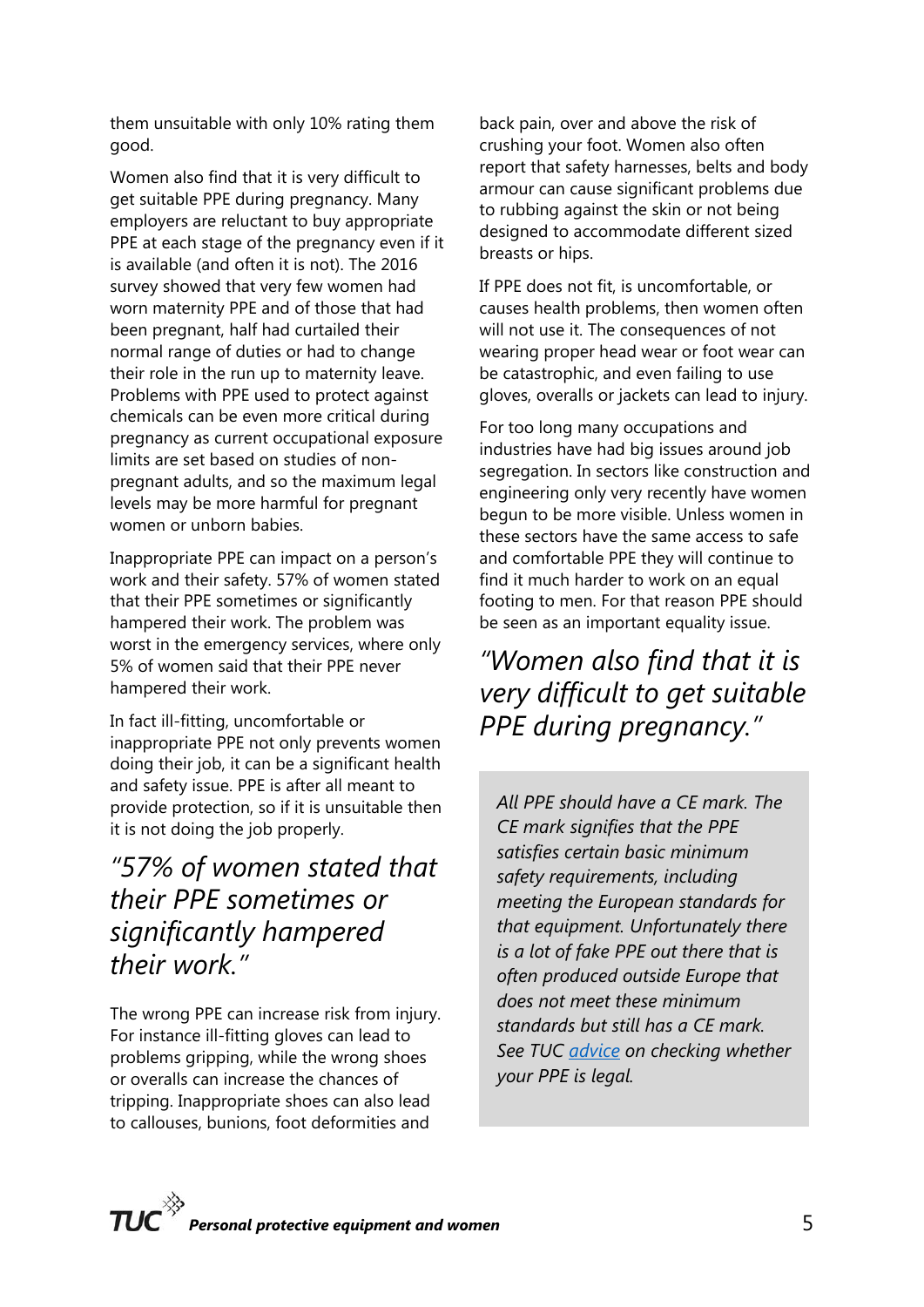#### **NOT JUST PPE**

*Work equipment (such as desks, chairs, machinery and personal protective equipment (PPE) still tends to be designed for the average-sized male worker and takes less account of the ergonomic needs of women. Because of this, the use of work equipment designed for men can increase women's work injury rates. If work equipment is not the correct design, or is set up wrongly this can lead to poor working posture, leading to an increased risk of musculoskeletal disorders. Hand tools and workstation heights are often uncomfortable for workers who are smaller or taller and larger than the 'standard' worker. For instance, the average woman has a hand length about 2cm shorter than a man's, so tools such as pliers can have too thick a grip, inappropriate placement and loss of functionality.*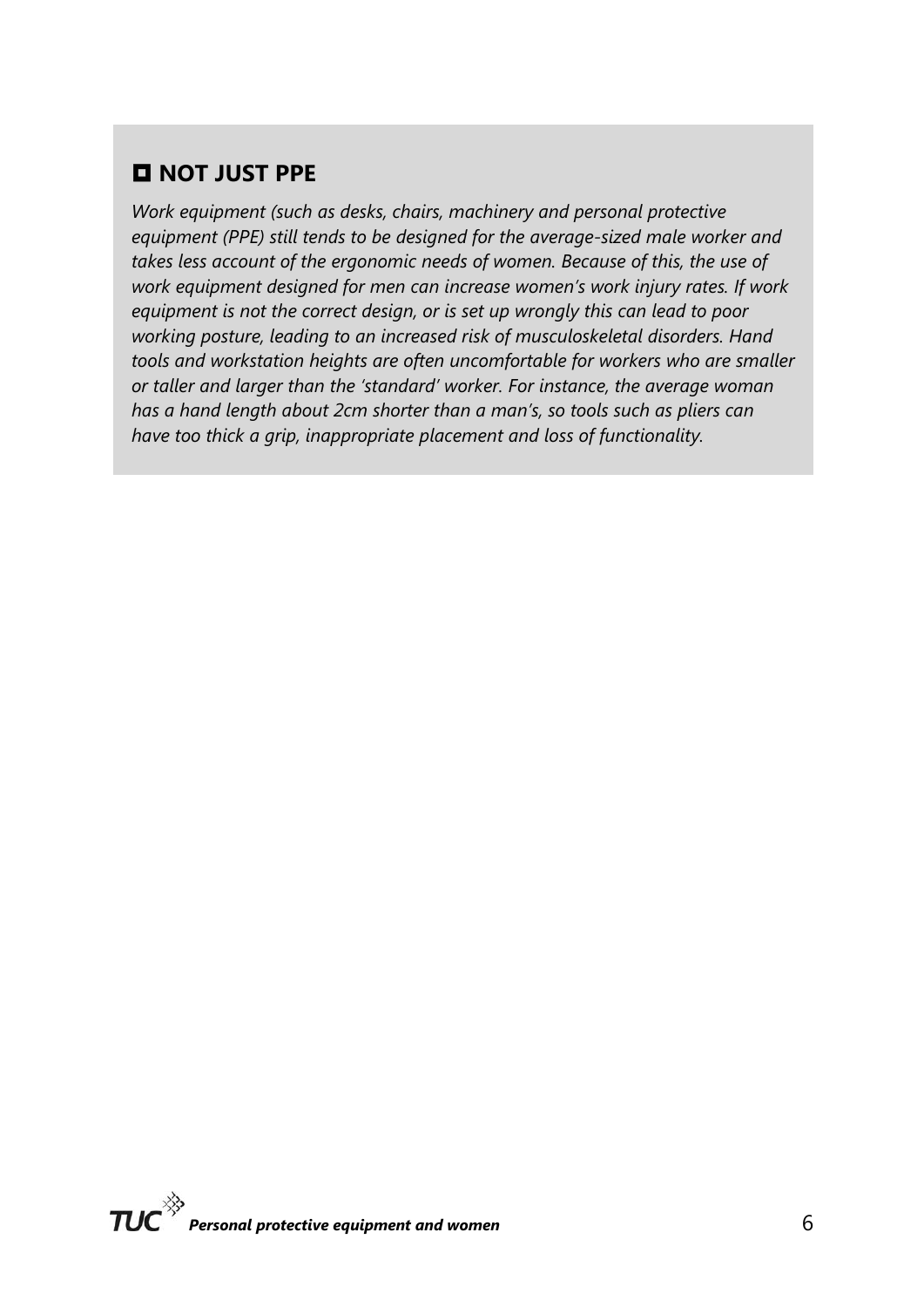## **Section three**  Some examples

These comments were among those sent to the TUC after it asked women about the problems they had experienced with PPE.

#### **NHS Estates Department**

"Luckily my shoe size is easily available, but I would struggle if I had smaller feet to find suitable safety boots. If shoe manufacturers can sell shoes in smaller (and larger) sizes, there is no reason that safety boot manufacturers cannot do the same.

My main problem was with the T-shirts that were deemed suitable for women. For some reason, unlike the male version, they are fitted and not as robust. I found them to be unsuitable to wear as it was not possible to move freely and I have reverted to the men's fit. It seems as if women are seen as wanting something fashionable, rather than practical, which, in itself, is a form of sexism.

I have been to many women's career sessions and have yet to find any woman involved who did not have properly-fitting PPE, but it would be a great help if manufacturers could address the problem of safety boot sizes for everybody's sake, not just

women. Men come in different sizes, as well.

We don't need to be Barbified, just have the same gear as the men, but with an adjustment to allow a proper fit (e.g. boiler suits with a little more room for hips) for women."

#### **Rail industry**

These are some of the comments from women in the industry that were received:

"The shape of clothes are all designed with the man in mind. I'm 5ft2 and small framed (size 6). Any uniform I get just hangs on me. As for boots. I'm a size 3. Again they seem to come up huge."

"Zips are always backwards on hi-vis cotton trousers (men's and women's trousers normally have zips doing up opposite ways) and most items of PPE come in large, xl, xxl and xxxl. You can wait months just doing with a large or xlarge until a smaller size is eventually ordered and arrives. I eventually managed to get my manager to get me small gloves in a size 7 not the regular size 13 which were huge but it took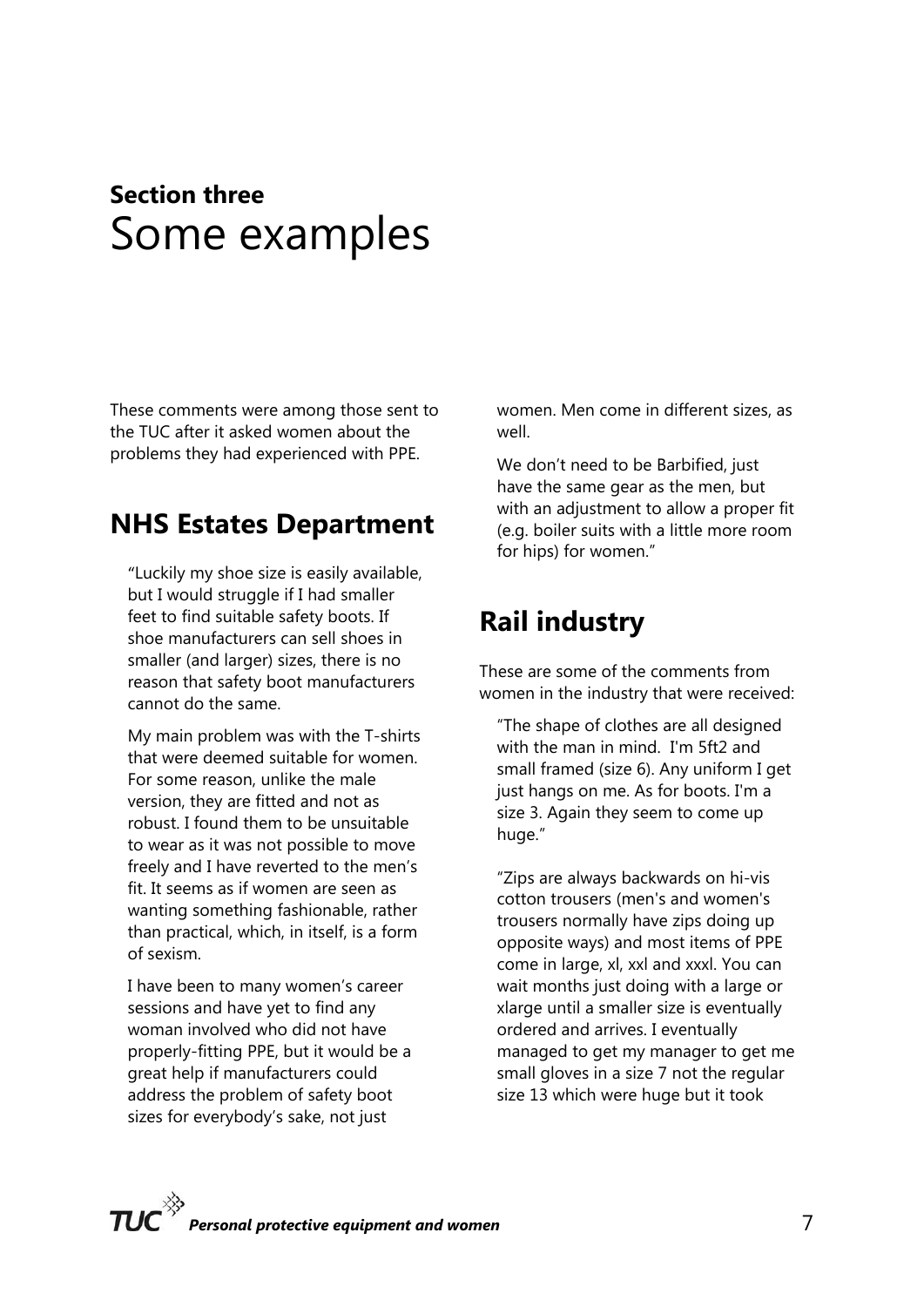nearly 2 years for them to accept it had to be done."

"Trousers are too fitted they are not ideal for sitting for long periods we have jobs where we sit for 4 hours in the seat with just a 5 min break. They dig in round the waist."

"Had many issues trying to get gloves that fit on freight. The size 13 rigger gloves initially given to me were dangerous for climbing on/off locos and thrown back at management. Hard hats are too big so I bought my own. Size Small is a) a rarity, b) mens small only. Women's boots are getting better but general hi-viz is still a massive challenge, orange trousers for example. Always have to wait longer for stuff to arrive as well."

"Apparently they don't 'do' small hi-vis vests for my new employer, tried the medium and I can fit two of me in! Having to wear long sleeve jackets in all weathers now."

#### **Police support staff**

"I am presently trying to address gender sensitive PPE boots for female CSI's. The PPE boots supplied are same as those for males, and the females find them uncomfortable, too heavy, and causing pressure on the Achilles tendons. Our uniform stores refused to address the matter, similarly the H&S team, however I have now taken the matter to the H&S Committee, who have said they will look into it on individual basis as required. I have pointed out that if PPE is required it must be suitable and sufficient, and if staff purchase their own, they could be nullifying the PPE."

#### **Coastguard service**

"We are all issued with full PPE including a set of overalls. The idea being that because we all have other jobs and responsibilities we can be paged or called at any time to respond to a search and rescue incident and we must put these overalls on top of whatever clothing we may be wearing at the time. The overalls are a one piece design with a zip which fastens at the front.

A complaint which many of my female colleagues have regularly made about the overalls is that they make it very inconvenient for female coastguards to use the toilet while wearing them. There is a double zip at the front which is great for males, but for female coastguards it is very impractical to go to the bathroom.

It isn't just a matter of having to take off the overalls to use the bathroom. The overalls form a base layer over which several other pieces of PPE are often worn, such as foul weather clothing, life jackets, climbing harnesses etc. and it is a major operation to have to strip these all off in order to remove the overalls. As the type of incidents which we are called to regularly involve long searches which can last for many hours you can imagine the discomfort which female coastguards end up having to experience as a result.

It has been suggested to management that the current overalls should be replaced with a two piece garment which would allow the trousers to be pulled down without having to remove the top section, and while management have acknowledged the advantage of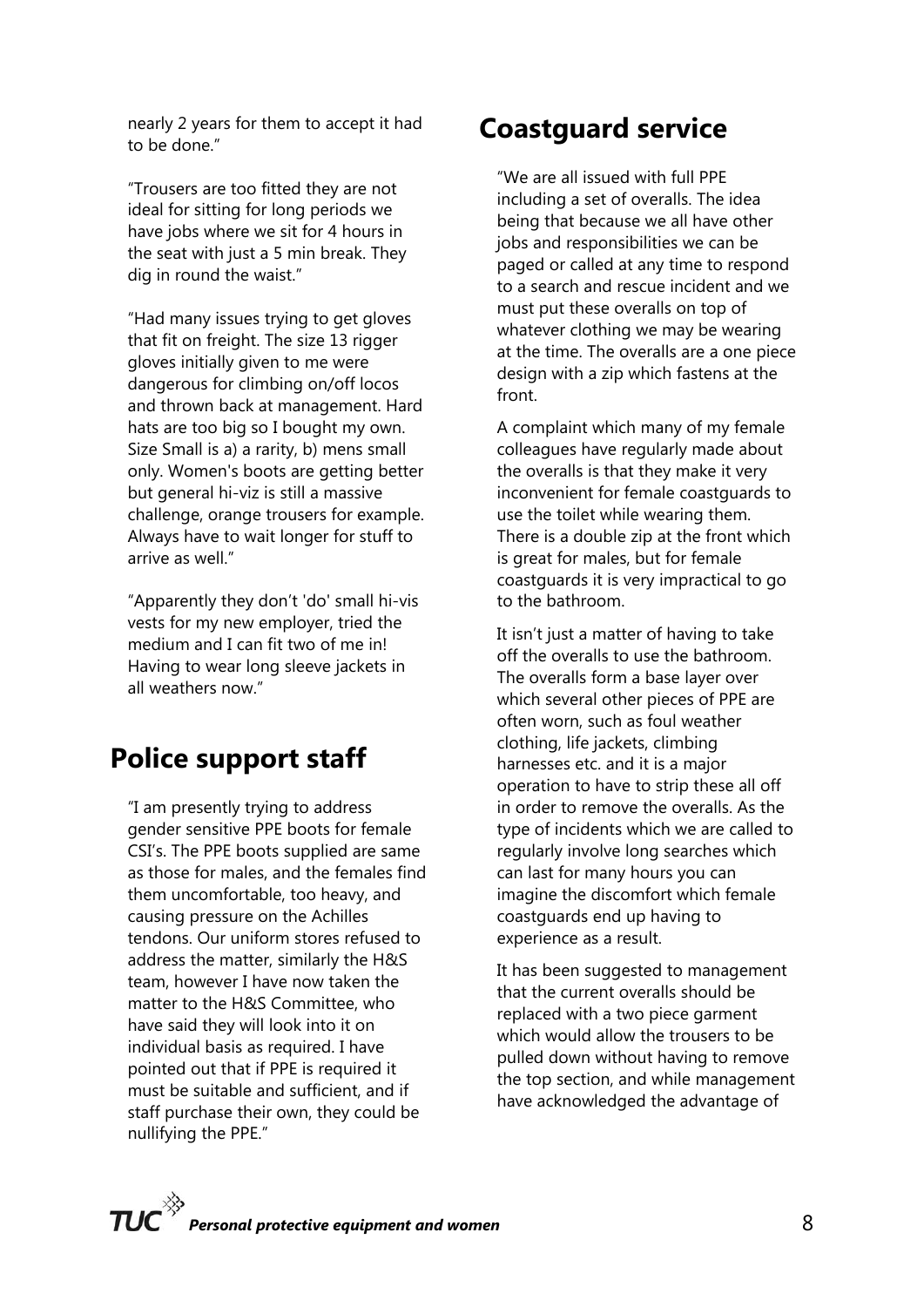this idea nothing has so far been done to implement it."

#### **Local government environmental services**

View of a procurement officer:

"One women staff member is quite petite, and we have had PPE/Uniform problems with most of the suppliers that have won contracts over the years.

The male/female employee numbers simply dictate where the manufacturers do most research and development. It has meant less choice for female staff, and in some occasions also a lesser quality product versus the cost of the same equivalent "male" product.

If the supplier has considerable background in a mix of corporate wear and uniform, then they will likely be able to better cater for male and female "manual" staff. We have used a company for our uniform that has mainly experience in corporate wear, and they were able to source suitable female options, but it was still something of an add-on, rather than the norm.

However, a major supplier of PPE etc that I use (and who would supply PPE/Uniform to a large amount of industrial companies) has a poor selection of female PPE and "manual" uniform. They also really only supply female safety footwear in quite basic form, or alternatively in the higher end types that would be worn by Health Officers and Building Control staff. They stock very few types of female safety footwear that would be considered a direct equivalent of the Class S3 safety boot that is worn as

standard in our organisation. The same can be said for protective gloves – there are certain brands in size 7, but most sizes run from size 8 to 11 (as they would be the most common male sizes)."

#### **Police body armour**

Body armour issued to women police officers is a major concern. This is despite regular complaints being made over the past 20 years. In 1997 a women police officer was stabbed and killed while using a hydraulic ram to enter a flat. She had removed her body armour because it was too difficult to use the ram while wearing it. Two years later a woman police officer disclosed she had to have breast reduction surgery because of the health effects of wearing her body armour. After the case was reported another 700 officers in the same force came forward to complain about the vest. Over 20 years after complaints were first made, women officers are still reporting problems. This is a selection of complaints received:

"For a long time our uniform has never fitted correctly as we appear to have hips and breasts. Who would've thought? My vest is doubled as a hand warmer during the cold months as the breast area padding is so roomy. The actual vest sits on my kit belt which in turn bruises my hips, especially when standing for long periods of time on an operation. I cannot be alone in this."

"I have had similar issues with my stab vest. I have been having regular sports massages due to problems with my back and IT band in my leg. I am told by my physio that my stab vest and kit belt is the main culprits due to the way pull on the shoulders and the vest pushes down the belt. My stab vest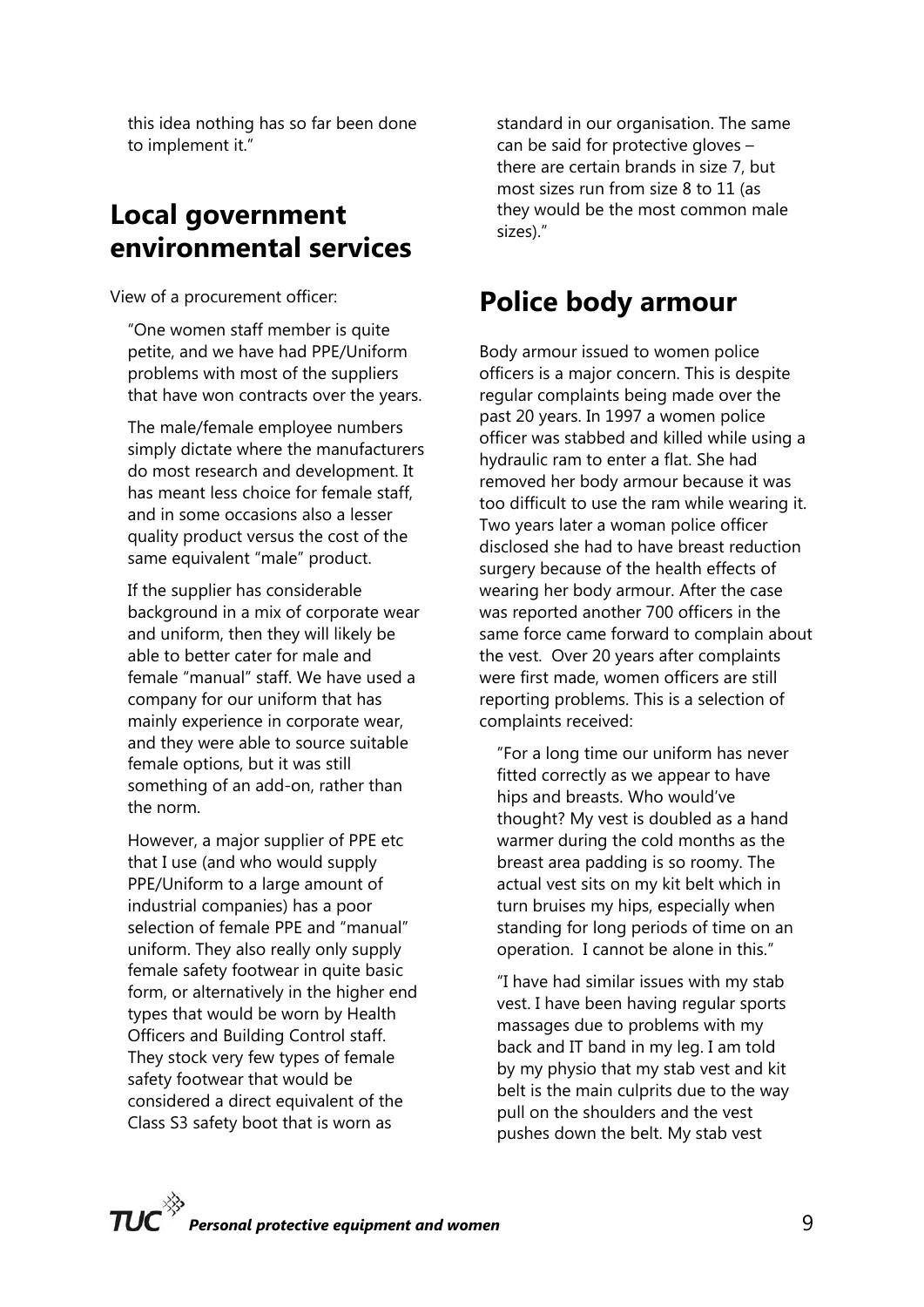also sits on my belt causing the belt to rub uncomfortably making my hips sore and often bruised after a long shift."

"I've actually had physio due to the issues with my stab vest sadly. I took my stab vest in to show them and they were horrified and felt they are terrible for posture. I get sore hips where the belt and equipment rub, leaving red marks. I don't have the joy of the vest being roomy, in fact, mine makes me feel incredibly squashed in the chest area even though it is shaped. They seem to be one size fits all in the chest which clearly isn't the case!"

"My stab vest usually chokes me when sitting in the Police vehicle. It rides up to my chin. Yes the stab vest only acts as sweat box in the summer and a heater in the winter. As far as being something to protect me against a knife, there are plenty of areas accessible to anyone who wanted to do serious harm. It sits on my chest, meaning I can fit my hand up through the bottom of the vest. I find that, as a result, it doesn't distribute the weight evenly, giving me back pain if I have to stand for long periods of time. It also comes up far too short. All I can truly say is that, I have suffered aches on my torso and back area from stab vests and more than likely due to the fact that I am not flat chested and also have had children and therefore my body has been probably affected by child bearing. I certainly agree that when we wear such heavy and needed PPE that it should be properly fitted and suitable to individuals if not at least suitable for the female body shape."

"My vest is all loose above the breast area and towards the shoulder, so loose it sometimes bows out! The vest also has large areas uncovered

underneath my arms as it sits quite low and butts up against my tack belt and equipment. It also infuriates me that the epaulettes made for stab vests are so big. Mine have to be folded under on the button side which is very uncomfortable. If this is not done I have two large 'handles' by which to grab my vest and therefore…me!"

"I would describe my stab vest as similar to a crop top. It is not designed to fit my breasts and despite numerous attempts to adjust it to fit it still doesn't. There is no side protection at all and the gap left at the top above my breasts is large enough to fit another pair of breasts. When I sit in the car or on a chair the stab vest rises up and I end up looking like I'm wearing a tortoise shell. This leaves both my hips and neck sore. Wearing it for a full shift causes me to feel sharp pains in my back for hours after I take it off and my breasts feel sore from being squashed for anything up to 12 hours. The only good point about it is that it keeps my hands warm in the winter."

*"We don't need to be Barbified, just have the same gear as the men, but with an adjustment to allow a proper fit…"*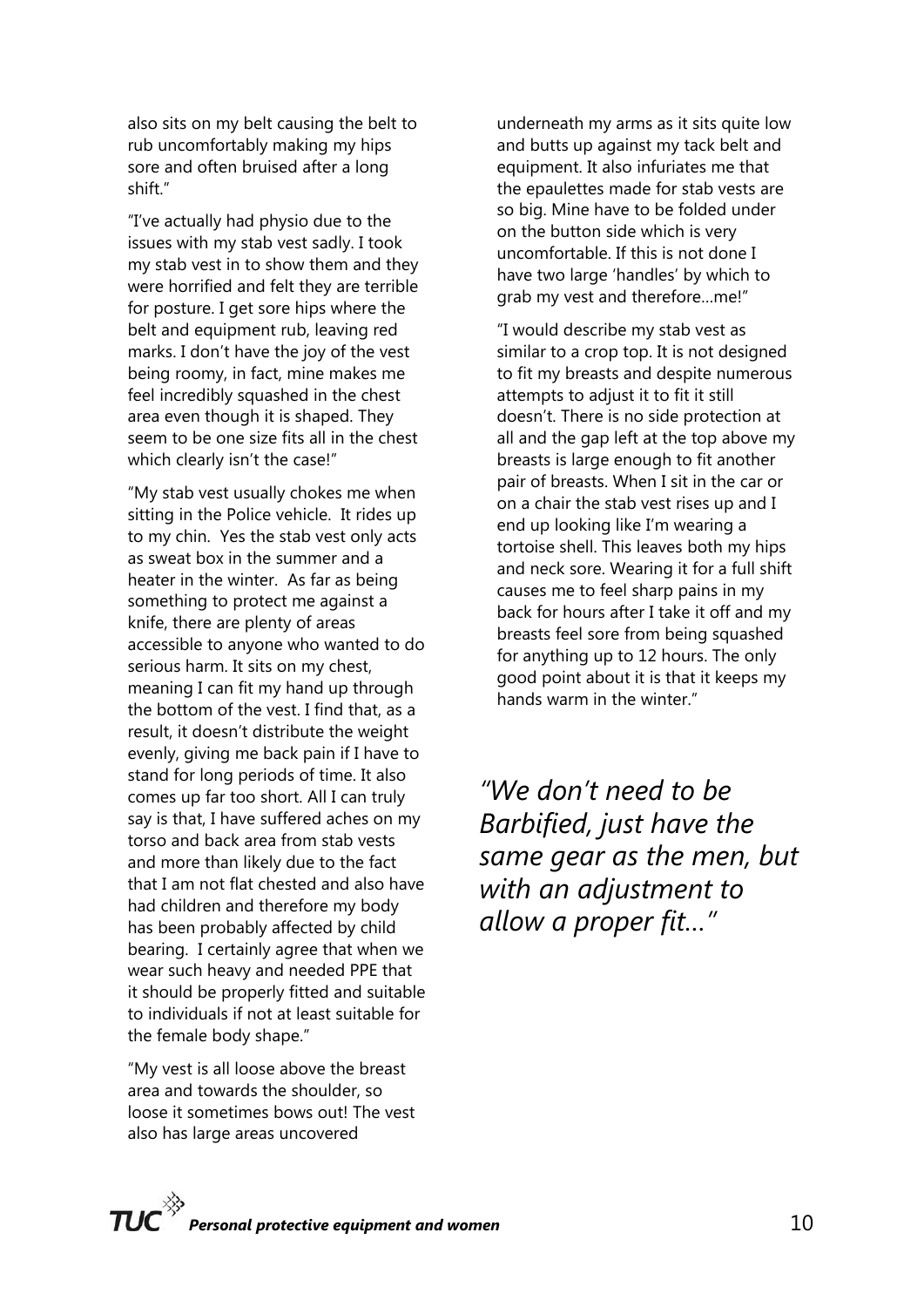## **Section four**  Taking action

Here are a number of suggestions about what unions representatives should ask of employers, and also some ideas about what representatives can do.

#### **What employers can do**

- $\overline{V}$  Employers should avoid suppliers who do not provide a range of sizes for both men and women and must seek to ensure that their suppliers have properly assessed the appropriateness of their equipment to both men and women.
- $\sqrt{ }$  If there are issues over the suitability of PPE for women they should work with trade bodies to put pressure on manufacturers and suppliers to provide a full range of PPE.
- $\overline{V}$  Where a need for separate PPE for men and women is identified employers should make sure that they provide the same range of sizes for women as for men.
- $\overline{M}$  They should ensure that women try on several sizes or types of PPE before it is issued to ensure that it is best fit. This should be regardless whether PPE is considered unisex or gender-specific.
- $\sqrt{\phantom{a}}$  Employers should provide mechanisms to ensure feedback on the suitability of PPE either to safety committees, or occupational health providers. This is

best done through both reporting mechanisms and anonymous surveys.

 $\sqrt{ }$  They should work with safety committees and health and safety representatives to ensure that the correct range of suitable PPE is provided.

#### **The role of a workplace representative**

- $\sqrt{ }$  Union health and safety representatives should raise the issue of gender and PPE with their employer through the joint safety committee and ask for a report on whether appropriate PPE is provided and worn.
- $\sqrt{\phantom{a}}$  Survey women members to see if they have any issues with the PPE that is provided or if there are any areas where it is not provided.
- $\overline{V}$  Encourage members to report any issues around PPE both to their line manager and to the union.
- $\triangledown$  Don't just accept it if your employer says that there is no suitable PPE available for women. Work with other representatives in other workplaces in the industry to share experiences of problems and solutions.
- $\sqrt{\phantom{a}}$  Report any successes to your union.